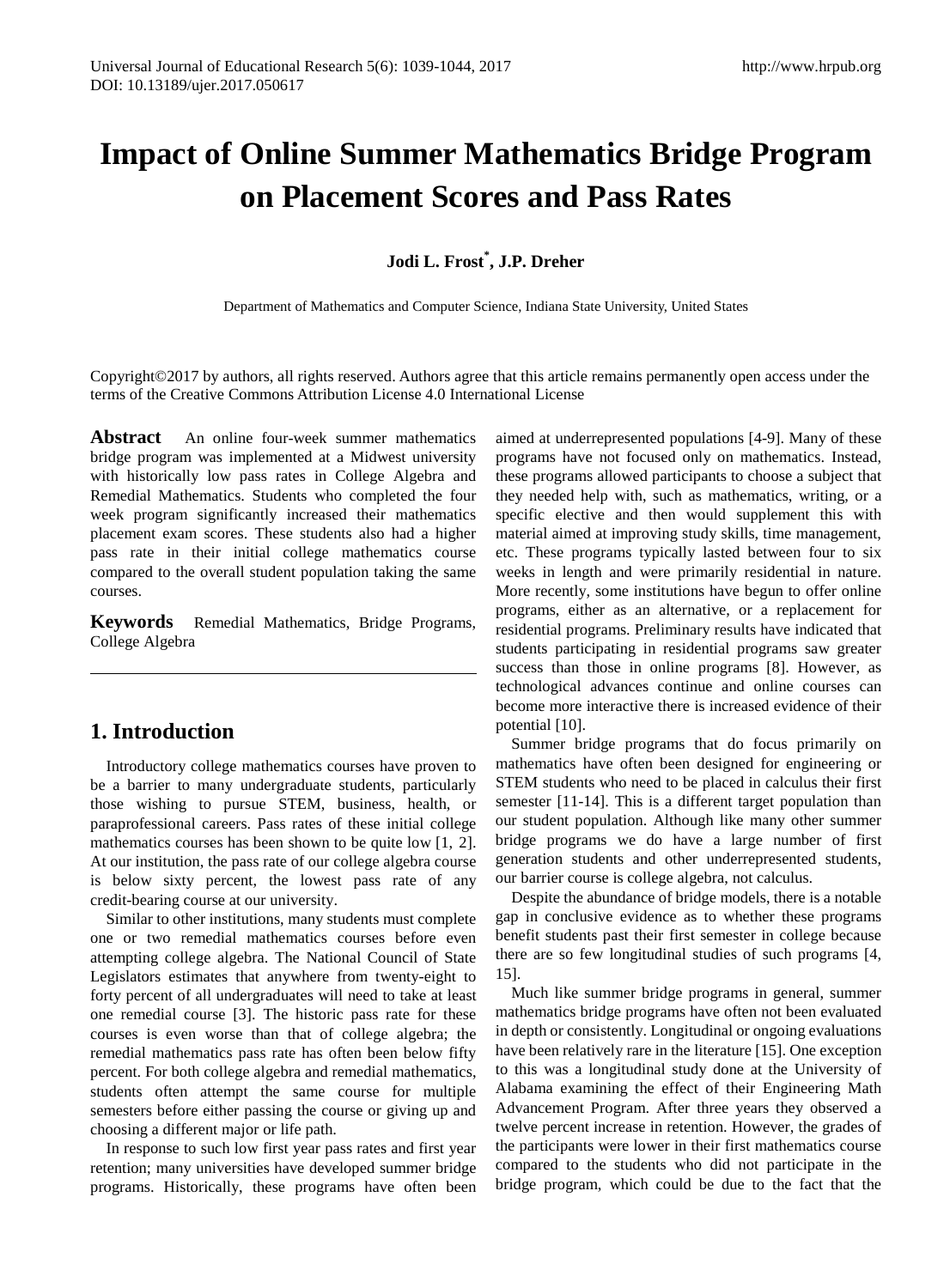bridge participants began with a lower mathematical skill set than those who did not participate in the bridge program. This led to the suggestion that students who place into the course, not just those who need remediation, should be provided additional supports to increase success in the course [16].

As we developed our program, we examined existing literature, but we were also subject to significant constraints. The program, which received very little institutional funding had to be offered at low cost to participants. Rather than specifically targeting low-income, underrepresented populations, we targeted students based on their mathematics placement score. Due to cost concerns, we created an online course. While historically these have had less impact than residential courses, as technology has developed there have been recent results to suggest that an online mathematics summer bridge program could make a difference [10].

## **2. Objectives**

Our bridge program was a four-week online summer mathematics refresher program. The ultimate goal of this project was to minimize costs and maximize impact on students' success in their first semester of college mathematics. In particular, this study examined whether the participants' pre and post placement scores increased. Then, we compared the pass rates of bridge program participants to the overall population of students in the applicable math course.

# **3. Methods**

### **3.1. Placement Exam**

Before registering for their initial math course, all incoming students must either transfer in mathematics courses or take a mathematics placement exam. The placement exam consists of two parts. If a prospective student passes the first portion of the placement exam, which assesses topics needed for College Algebra, they may proceed to the second part of the placement exam, which assesses knowledge of pre-calculus and trigonometry topics.

The placement exam is used to place students in courses varying between introductory remedial mathematics through the first semester of calculus. A score of 0-6 places the student in an introductory remedial mathematics course; 7-11 allows placement into Intermediate Algebra, our second remedial mathematics course; 12-20 allows placement in College Algebra; 21 or above allows placement in the first semester of calculus.

Normally, students are not permitted to retake the placement exam without advisor approval and significant extenuating circumstances. Participants in the summer bridge program were allowed to retake the exam at the end

of the program. All students who scored into College Algebra or below were targeted for the summer bridge program. The range of participants' scores was between 0 and 11.

### **3.2. Program Information**

The summer bridge program was designed using pre-existing online modules and lessons. The primary source for this material was through the Khan Academy website. A former high school teacher and current instructor of College Algebra created a redesigned curriculum map following an initial pilot the previous summer and a Khan Academy course was created to track student progress. The program was self-paced and contained an online unit quiz over each unit. In order for participants to proceed to subsequent units, they had to demonstrate proficiency. If participants followed the curriculum map, each unit took approximately one week to complete. The program cost \$50 dollars, and if participants completed the program in the designated four weeks, they received a \$50 book scholarship. Online material remained available to program participants for the subsequent academic year in case they wanted to review a topic again while enrolled in their college mathematics course.

Online tutoring was provided as part of the program. Participants were able to interact with the tutors through Blackboard Collaborate; which allowed tutors to interact with participants in real time. More traditional communication methods, such as email, fax, and phone calls were also available to program participants.

The retake (post-test) of the mathematics placement exam occurred in a proctored setting. Seats in pertinent mathematics courses were reserved for program participants who improved their placement test score and were eligible for a more advanced mathematics course.

### **3.3. Data Analysis**

Participants' progress was tracked during the summer program. All participant data, regardless of progress was analyzed. Then, to better see the impact of the program itself, data from participants who completed the course were analyzed separately. These "program completers" were actively involved in the course for portions of all four weekly units, determined by weekly quiz attempts and the retake of the placement exam.

Not all participants took the placement exam twice. For those that did, pre and post placement scores were compared using a two-tailed paired t-test. This was done twice: for participants who took both placement tests and the smaller population of program completers.

In addition, data was collected regarding participants' fall mathematics class enrollment. Once final grades were submitted, participants' grades were recorded and the success rate of program participants was compared to that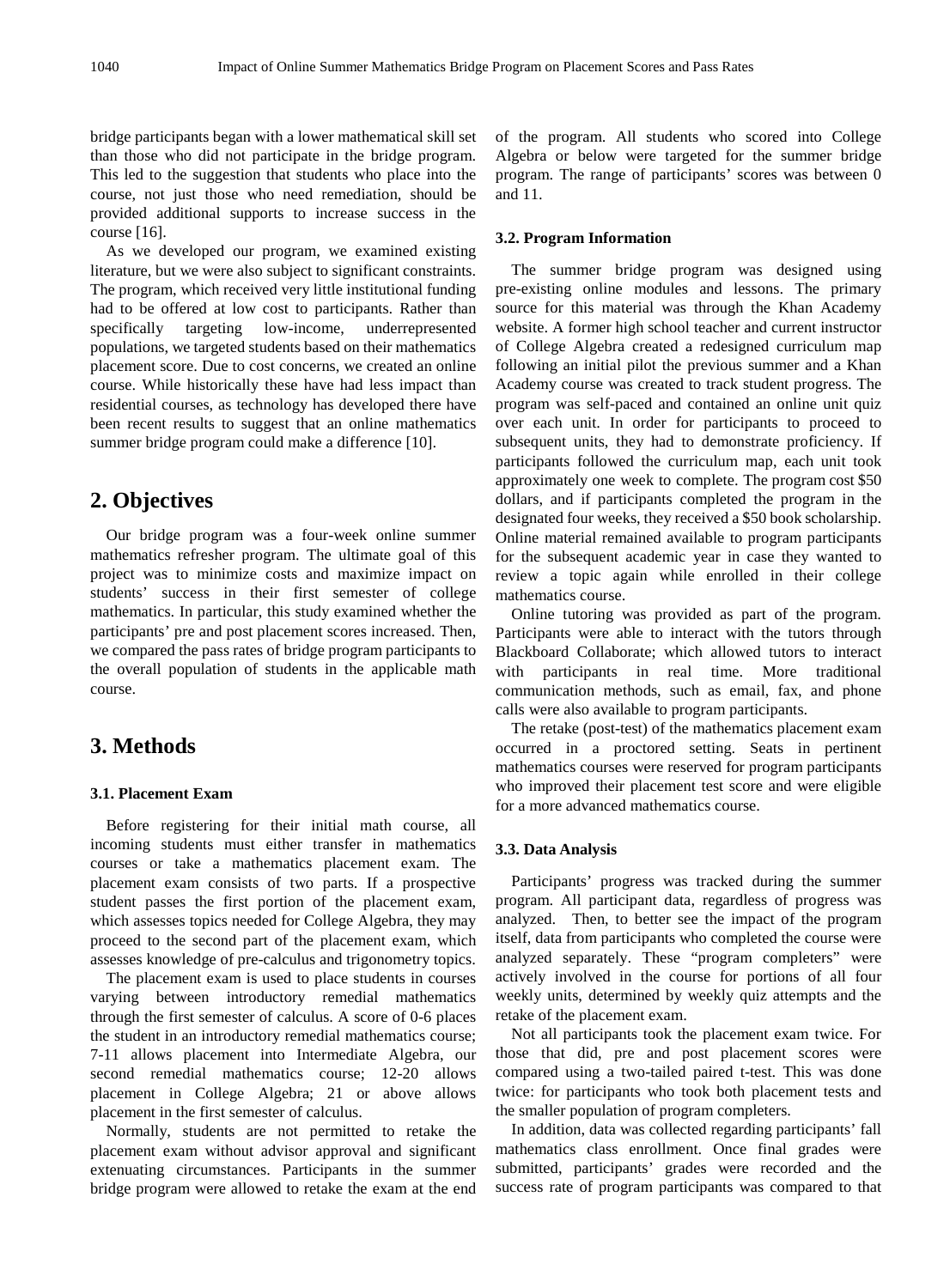of the overall student population in the relevant courses. The same analysis was done for program completers. Successful completion of the mathematics course was defined as passing the course with a grade of C or better. Students who earned a grade lower than C, or withdrew from the course were considered to have not successfully passed the course and are designated in the DFW category.

# **4. Results**

#### **4.1. Participant Information**

The participants were incoming undergraduates who scored lower than they wished to on their mathematics placement exam. Incoming students traditionally take the placement exam once before they are allowed to register for their initial mathematics course. While the program was advertised to all students, only students who tested below a 12, the cutoff score to enroll in College Algebra, elected to participate in the program.

Of the 81 participants registered for the program, three never took the initial placement exam, so they were excluded from the pre and post exam calculations. The three participants who failed to take the initial placement exam all self-assessed that they would have received a low score on the initial placement exam. There were also a number of students who took the initial placement exam, but failed to complete the post exam. This occurred primarily due to two reasons, either they were happy with their original score and simply wanted to refresh their content knowledge or they essentially stopped participating in the program and did not show up for the post exam. Therefore, out of the initial 81 participants, only 65 of the participants took both the pre and post placement exams.

Out of the 65 participants who completed both the pre and post placement exams, only 50 of them completed at least eighty percent of the course. Those 50 participants we broke out for additional analysis and labelled them program completers.

### **4.2. Pre and Post Test Comparison**

Mean scores significantly increased from an average of 8.32 to 12.62, as can be seen Table 1. A two-tailed paired t-test was administered and the means were found to be significantly different with an extremely low p-value that rounded to .000.

Digging in to the data a little deeper, 42 of the 68 participants, or 61.7%, who took the post-exam raised their score enough that they were able to take a more advanced mathematical course than their original placement allowed.

**Table 1.** All Participants\*

|                   | Pre-Exam | Post-Exam |  |
|-------------------|----------|-----------|--|
| Mean              | 8.32     | 12.62     |  |
| Std. Deviation    | 2.605    | 4.866     |  |
| Std. Error Mean   | .323     | .604      |  |
| Sig. (Two Tailed) | 000      |           |  |

\*All participants who completed both the pre and post placement exams, regardless of completing the program.

Of the 50 participants who completed the program, one failed to take the pre-test, so was excluded from this phase of data analysis. The mean placement exam score increased from an average of 8.41 to 13.20 as can be seen in Table 2. A two-tailed paired t-test was administered for this population and again, the means were found to be significantly different with again an extremely small p-value that rounded to .000.

Thirty-five of the 50 (70%) program completers raised their placement score enough to take a more advanced mathematics course.

**Table 2.** Program Completers\*\*

|                   | Pre-Exam | Post-Exam |  |
|-------------------|----------|-----------|--|
| Mean              | 8.41     | 13.20     |  |
| Std. Deviation    | 2.637    | 4.699     |  |
| Std. Error Mean   | .377     | .671      |  |
| Sig. (Two Tailed) | .000     |           |  |

\*\*All participants who completed both the pre and post placement exam and finished at least 80% of the program.

#### **4.3. Success Rate of Participants**

After completion of the program, participants were tracked as to if they enrolled in a mathematics course and the ultimate outcome in the course. Of the 81 participants, only 9 did not take a math course the following semester. Of the 72 who took a math course, 49 or 68.1%, passed the course.

Data on the program completers was examined. Of the 50 participants who completed the program, 3 did not take a math course. Of the remaining 47 participants, 34, or 72.3% passed their mathematics course.

The majority of students who did enroll in a math course were either enrolled in College Algebra or Intermediate Algebra, a remedial mathematics course, (see Table 3 for detailed information). Thirty participants enrolled in College Algebra and 20 students, 66.7%, passed the course. Thirty-five students enrolled in Intermediate Algebra and 24 of those students passed the course.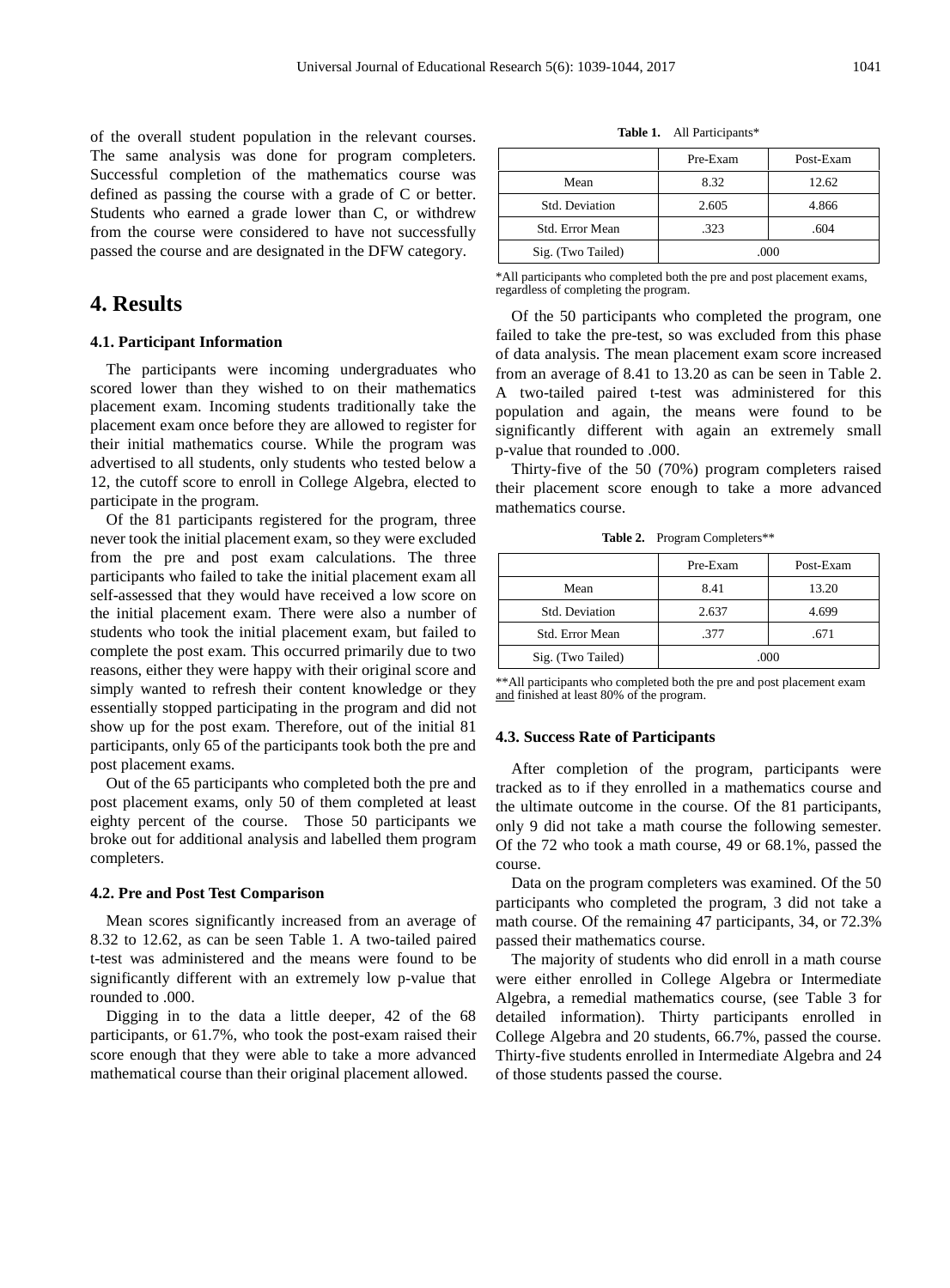| Course                                             |            | N  | %     |
|----------------------------------------------------|------------|----|-------|
|                                                    | Pass       | 24 | 68.6% |
| Intermediate Algebra                               | <b>DFW</b> | 11 | 31.4% |
|                                                    | Pass       | 20 | 66.7% |
| College Algebra<br><b>Other Mathematics Course</b> | <b>DFW</b> | 10 | 33.3% |
|                                                    | Pass       | 5  | 71.4% |
|                                                    | <b>DFW</b> | 2  | 28.6% |
| Not Enrolled                                       | N/A        | 9  | 11.1% |
|                                                    | Pass       | 49 | 60.5% |
| Total                                              | <b>DFW</b> | 23 | 28.4% |

**Table 3.** Participants\* by Course

\*All participants enrolled in the program, regardless of program completion or completing the pre/post placement exams.

The results for the 50 students who completed the program as intended are included in Table 4. For those enrolled in College Algebra, there was no significant difference in the successful completion rate between program participants and program completers. Since approximately eighty-seven percent of the participants enrolled in College Algebra had completed the program, this is not a surprising result. However, there was a substantial difference in the number of program participants versus program completers enrolled in Intermediate Algebra. Out of the 30 participants who enrolled in Intermediate Algebra, only 18 had actually completed the program. Out of those 18, only 4 failed, which resulted in a significantly higher pass rate of 77.8% for the program completers compared to the 68.6% pass rate for the program participants enrolled in Intermediate Algebra.

The overall pass rates for that same semester of the overall student population was 57.1% for College Algebra and 53.1% for Intermediate algebra. Therefore the successful pass rates for both College Algebra and Intermediate Algebra was more than ten percent higher for program participants than it was for the general student population.

Table 4. Program Completers\*\* By Course

| Course                          |            | N  | $\%$  |
|---------------------------------|------------|----|-------|
| Intermediate Algebra            | Pass       | 14 | 77.8% |
|                                 | <b>DFW</b> | 4  | 22.2% |
| College Algebra                 | Pass       | 17 | 65.4% |
|                                 | <b>DFW</b> | 9  | 34.6% |
| <b>Other Mathematics Course</b> | Pass       | 3  | 100%  |
|                                 | <b>DFW</b> | 0  | 0%    |
| Not Enrolled                    | N/A        | 3  | 6%    |
|                                 | Pass       | 34 | 72.3% |
| <b>Total</b>                    | <b>DFW</b> | 13 | 27.7% |

\*\*All participants who completed both the pre and post placement exam and finished at least 80% of the program.

### **5. Discussion**

The data from the summer bridge program is promising but presents several issues and questions. These issues include outreach, self-selection, drop-off rates, and better tracking of program participants. Significant changes were made to the following summer's program and this model of analysis, reflection and improvement will continue as long as funding for the program is available.

As discussed in the results section, the pass rate of participants is higher than that of the overall student population in both College Algebra and Intermediate Algebra. For Intermediate Algebra, this makes a great deal of sense. After all, it is precisely this material that is being during our program. Participants who took Intermediate Algebra during their first semester had either placed in the initial remedial mathematics course, thus saving themselves a semester of remedial mathematics or had initially tested into Intermediate Algebra. Either way, these students encountered a review of material that was in their first mathematics course. Therefore, it is reasonable that these students might perform better than the average student taking Intermediate Algebra since they had just had a review of the material.

There is also, of course, the issue of self-selection and the difference in motivation levels of participants of the program versus the regular student population. It is reasonable to assume that not all students want to spend part of their summer doing mathematics. This means that either the participants themselves or their parents may have a stronger motivation to pass their mathematics course. There are several factors that could reasonably be attributed to this motivation including participants' level of academic responsibility or their level of math anxiety. It would also be misleading if the parents' role were not also given consideration. Parents are often the motivators behind a student signing up for this program in the first place, but the participants must do the actual work. It seems reasonable to assume that at least some of the participants who do not complete the course would fit into the category of high parent motivation, but low individual motivation. Parents can enroll the participants and drive them to the exam retake, but they cannot compel them to successfully finish the program. However, the data suggests that even being exposed to a small amount of material and completing a retake of the Maple TA exam does increase student success. This may imply that even though student motivation was initially low, they feel increased internal or external pressure to successfully complete their first mathematics course.

The higher performance of participants than the overall student population in College Algebra is rather surprising. These students all initially tested into a lower course. By definition this would mean that they are likely weaker students than those who placed into College Algebra without needing a refresher. On the positive side, 30 students were spared the expense and discomfort associated with taking a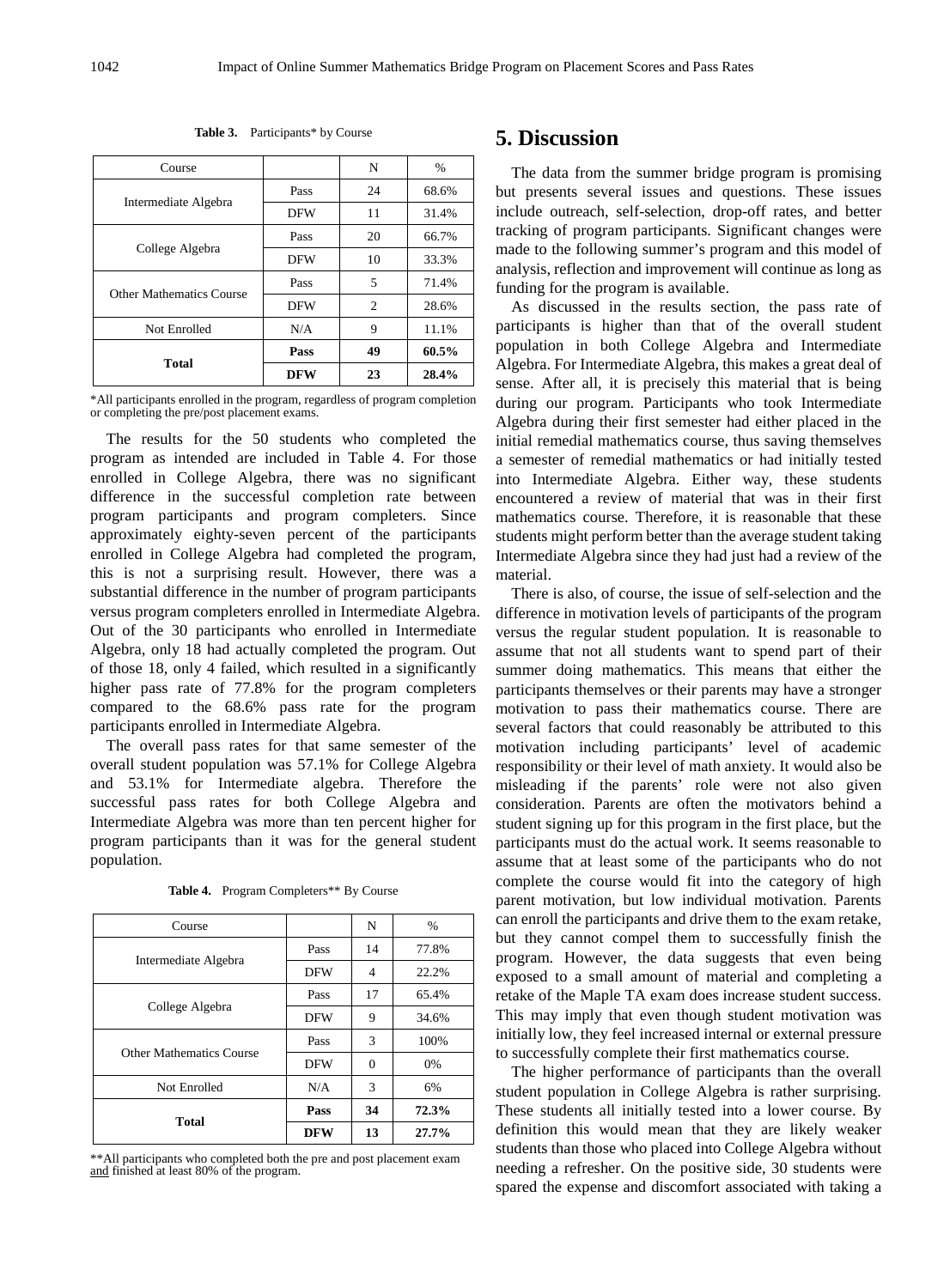remedial mathematics course. Our success rate was substantially higher than that of the total population of College Algebra students for the same semester. While we had hoped that the success rate would be near that of the overall student population, we had expected it to be near or lower than the overall student population [16].

It is possible that our success rate was merely an anomaly, which future data should bear out one way or the other. It may also be that self-selection by the students participating in the program was a factor [17]. Additionally, providing students with additional material they could refer to during their course may have provided them with external support and reference materials that made a substantial difference. Although it is tempting to believe that this program really could increase the pass rates for the course, there may be other issues related to the course that we have no control over that artificially lowered the pass rate that semester, such as staffing or scheduling. Further research and analysis is needed.

Another challenge is outreach. This program was originally designed to increase the success of students in the College Algebra course. We have demonstrated that it is possible for students placing in a remedial mathematics course to increase their placement score and be successful in a higher level mathematics course. However, we want to convince students who test into College Algebra to spend additional time over the summer reviewing material because we think it may improve their success. The subsequent year's program did include at least some members of this population and we may soon have at least a partial answer to that question.

An additional challenge, one shared with the courses we are preparing students for, is the drop rate. Of 81 participants, only 50 actually completed the four-week program. Obviously, this is not a unique issue for our program, but considering that it is a voluntary program and upon completion of the program, the initial investment of fifty dollars is essentially refunded to, it is still disappointing. A possible factor may be that the primary stakeholder is the parent not the student. It is possible under the current system for a parent to sign up their child without the participant's advanced knowledge or consent. It may also be that the participants were not prepared for the accelerated nature of the program. We need to consider this in the marketing of the program to students. Attempting to find the appropriate balance between encouraging participants to enroll in the program and ensuring they have realistic expectations about the workload will likely be an ongoing concern.

We continue to struggle with administrative issues. There are many stakeholders concerned with the success of incoming students. Each stakeholder has their own agenda and vision of what needs to be done to ensure student success in their first semester. And there remain disagreements about the importance of mathematics in this process. Some stakeholders believe that it would be better for students to take so-called easier courses and wait to take mathematics

courses later. However, others believe that taking the first mathematics course while the material is still relatively fresh in a student's mind is best. For STEM majors, at least, it appears that there is some consensus that mathematics is needed as early as possible. We are hopeful that as we obtain additional data we can convince more stakeholders of the utility of our program. In addition, we have begun to collaborate more with the faculty members involved in coordinating developmental mathematics and college algebra and hope that this will also improve outreach and reduce the overall workload for all faculty involved.

### **6. Conclusions**

The online summer mathematics bridge program provided some promising results. A majority of the participants passed their first semester mathematics course. Mathematics placement exam scores significantly improved and over half of the participants were able to take a higher mathematics course than they had initially been placed into.

There are still substantial areas for improvement. For example, there are still a large number of potential participants who choose not to participate in the program. We hope to achieve additional academic advisor "buy in" so they will encourage more of their new advisees to participate in the program. We also want to raise our completion rate. Similar to the courses we are trying to prepare the participants for, there is a significant drop out after the first few days of the program. We are exploring ways to alleviate this issue.

We remain cautiously optimistic about the program and its outcomes. Enrollment has been steadily increasing and a majority of the participants have received a tangible, positive benefit from the program.

### **Acknowledgements**

We are grateful to Dr. Liz Brown, Arvana Edwards, the Math and Writing Center staff, and especially to all of the tutors who made the summer bridge program possible.

# **REFERENCES**

- [1] T. Thiel, S. Peterman, M. Brown, Addressing the Crisis in College Mathematics: Designing Courses for Student Success, Change: The Magazine of Higher Learning, Vol. 40, No.4, 44-49, 2008.
- [2] S. Gupta, D. E. Harris, N. M. Carrier, P. Caron (2006). Predictors of Student Success in Entry-Level Undergraduate Mathematics Courses. College Student Journal, Vol. 40, No. 1, 97-108, 2006.
- [3] NCSL, Reforming Remedial Education, Online available from